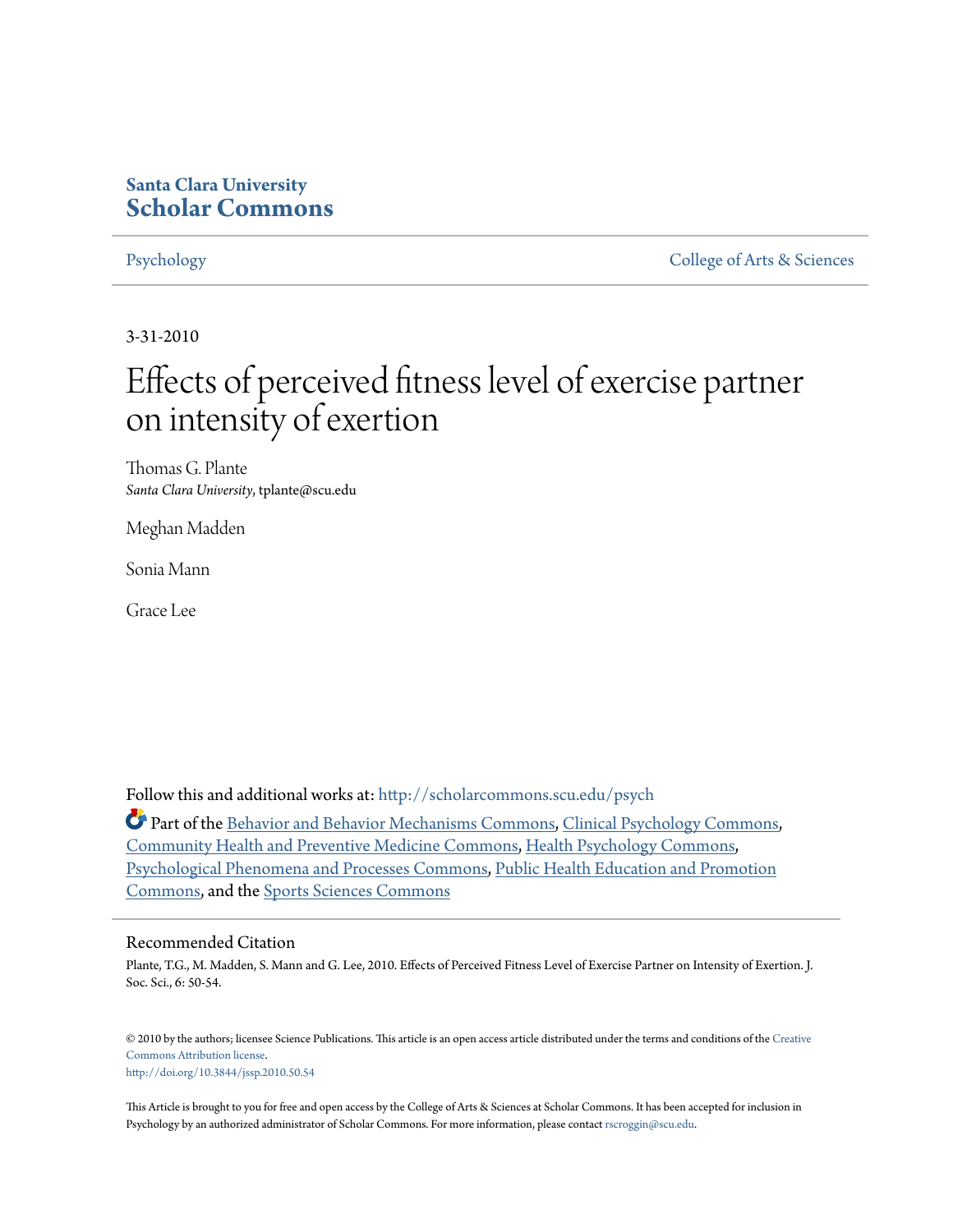Journal of Social Sciences 6 (1): 50-54, 2010 ISSN 1549-3652 © 2010 Science Publications

#### **Effects of Perceived Fitness Level of Exercise Partner on Intensity of Exertion**

Thomas G. Plante, Meghan Madden, Sonia Mann, Grace Lee, Allison Hardesty, Nick Gable, Allison Terry and Greg Kaplow Department of Psychology, Alumni Science Hall, Room 203, Santa Clara University, Santa Clara, CA 95053-0333

**Abstract: Problem statement:** Social comparison theory was used to examine if exercising with a research confederate posing as either high fit or low fit would increase the exertion in exercising. **Approach:** 91 college students were randomly assigned to one of three conditions: Biking alone, biking with a high fit confederate, or biking with a low fit confederate. All participants were instructed to complete 20 min of exercise at 60-70% of their maximum target heart rate. **Results:** Results indicated that participants in the high fit condition exercised harder than those in the low fit condition. However, no mood differences emerged between conditions. **Conclusion:** Social comparison theory predicts exercise outcome such that participants gravitate towards the behavior (high fit or low fit) of those around them.

**Key words:** Exercise, social comparison, perceived fitness, mood, exertion

#### **INTRODUCTION**

 Research has demonstrated many physical and psychological benefits of exercise including reduced risks of cardiovascular disease, hypertension, diabetes, cancer and obesity (Center for Disease Control and Prevention, 2006; Blair *et al*., 1989; Brukner and Brown, 2005; Byers *et al*., 2002; Pate *et al*., 1995; Bryan *et al*., 2007; Morgan, 1985) as well as psychological disturbances such as depression, anxiety and stress disorders (Plante and Rodin, 1990; Plante, 1999; Kennedy and Newton, 1997). Researchers generally agree that exercise provides many benefits for both physical and mental health (Center for Disease Control and Prevention, 2006; Blair *et al*., 1989; Brukner and Brown, 2005; Byers *et al*., 2002; Pate *et al*., 1995; Bryan *et al*., 2007; Morgan, 1985; Plante and Rodin, 1990; Plante, 1999; Kennedy and Newton, 1997). Although research on the many benefits of exercise is abundant, there is surprisingly little research on the psychological and behavioral effects of exercising with others. The limited available research examining social exercise has demonstrated health and mood advantages and disadvantages of exercising with a partner (Plante *et al*., 2001; 2003).

 Social comparison theory may offer a helpful framework for understanding the effects of exercising with others. The theory states that "humans have a drive

to assess how they are doing and in order to assess how they are doing, they seek standards against which to compare themselves. When objective standards are not available, people look to their social environments and engage in comparison with available others" (Corning *et al*., 2006). Social comparison theory has been applied to various research areas that may explain why people are motivated to engage in healthpromoting or health damaging behaviors (Festinger, 1954).

 For example, in an investigation on how social influences encourage healthy behaviors such as exercise, perceived behaviors of peers influenced the behavior of others such that individuals were likely to mimic the behavior of those around them (Festinger, 1954; Luszczyska *et al*., 2004). Individuals feel the need to engage in socially acceptable behaviors, such as exercising, when observing others doing the same (Luszczyska *et al*., 2004).

 Additional research demonstrates that mood and energy levels are altered when exercising in the presence of others or in front of a mirror. For example, women who exercised with a partner or in front of a mirror experienced an increased level of exhaustion and decreases in feelings of revitalization while exercising compared to women who exercised either alone or without mirrors (Ginis *et al*., 2006). Although some people may feel self-conscious exercising in the

**Corresponding Author:** Thomas G. Plante, Department of Psychology, Alumni Science Hall, Room 203, Santa Clara University, Santa Clara, CA 95053-0333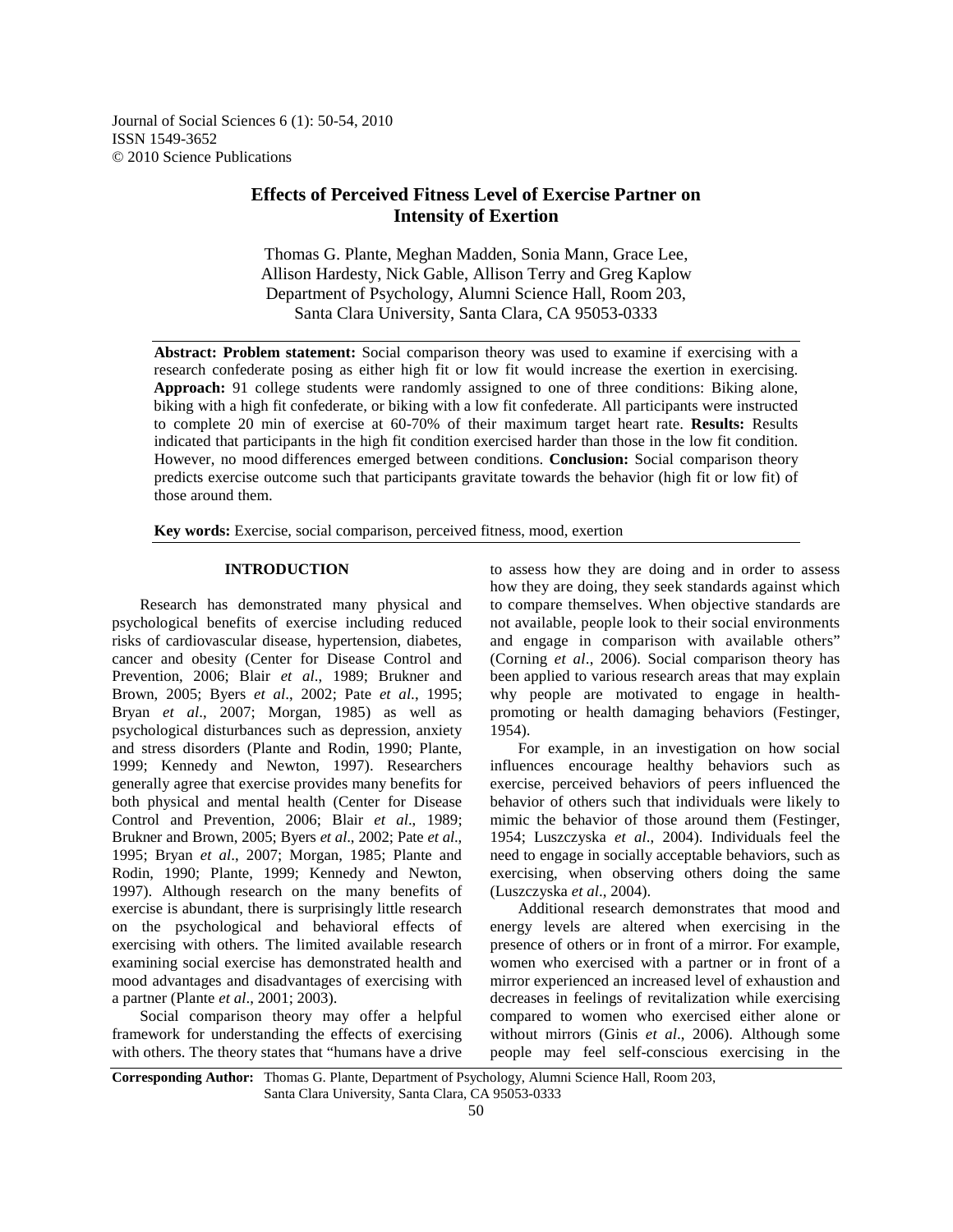presence of others, research demonstrates that individuals often engage in exercise for social interaction. The likelihood of joining and staying motivated during exercise increases when friends or peers engage in those same activities (Faulkner *et al*., 2008; Laverie, 1998).

 In the present study, social comparison theory was used to determine if exercising with someone perceived to be either high or low in fitness would alter the exercise experience and behavior of research participants. In particular, we examined mood and the level of exertion in subjects when exercising with someone who the participant believed to possess either a high or low level of fitness. We hypothesized that the level of effort exerted by participants would match the perceived fitness of their partner such that research participants would mimic the exercise behavior of those around them during exercise.

 Exercise in this study was defined as biking either alone or with a partner in one of three experimental conditions. In two experimental conditions, the participant exercised with a research confederate as their partner. One of these conditions used a "high fit" confederate, while the other condition used a "low fit" confederate. In a third and control condition, the participant exercised on a stationary bicycle alone. All of the participants in the experiment completed the same intensity and length of time of physical activity required to meet the daily recommended criteria suggested by the Center for Disease Control and Prevention (2009).

#### **MATERIALS AND METHODS**

Participants: The sample consisted of 91 undergraduate students at a West coast private Catholic university (43 females, 48 males,  $M = 18.84$ years,  $SD = 1.07$ ). All subjects were enrolled in a general psychology course and received research participation credit. The project received approval from the human subjects committee at the university where it was conducted.

#### **Measures:**

**Activation-Deactivation Adjective Check List (AD-ACL) (Thayer, 1978; Thayer, 1986):** The AD-ACL is a brief, frequently used self-report checklist designed to measure momentary mood states associated with exercise with reported adequate reliability and validity used in a number of investigations involving exercise.

**Perceived Exertion Scale (Borg scale, PES) (Borg, 1982):** The PES was used to evaluate the participants' perceived level of exertion where  $6 = \text{very light}$ exertion and  $20 = \text{very hard execution}$ . The PES is often used in exercise research and has adequate reliability and validity.

**Paces Activity Enjoyment Scale (PACES) (Kendzierski and DeCarlo, 1991):** The PACES scale includes18 bipolar items on which individuals rate themselves on a 7 point Likert scale. The scale measures the amount of enjoyment individuals perceive themselves to have experienced during an exercise activity. Sample scale items include "I find it energizing/I find it tiring "and" I enjoy it/I hate it." The authors report that PACES has excellent internal consistency, stability and validity.

**Several researchers developed Likert scales:** Several 10 point Likert scales developed by the authors measuring each participant's current level of perceived stress, how participants felt while exercising next to someone who was either posing as high fit or low fit. The value of 1 indicated high stress, low enjoyment, low level of comfort and feeling low fit while the value of 10 indicated very relaxed, very enjoyable, very comfortable and feeling very fit.

**Procedure:** Participants enrolled in the study to complete a requirement for a general psychology undergraduate class. On the day prior to their scheduled laboratory session, participants received an email to remind them of the experiment and confirmed their appointment. The participants were told to wear comfortable and exercise appropriate clothing.

 Prior to beginning of the experiment, participants reviewed and signed consent forms agreeing to participate. Then, they were administered the preexercise questionnaires and their height and weight was recorded. The lab assistant then placed heart rate monitors on the participants' upper torsos and gave them a wristwatch that displayed their heart rates. Participants were randomly assigned to one of three experimental conditions. The length and intensity of exercise were the same and included biking for 20 min on a stationary bike. Participants were instructed to keep their heart rates at a moderate level of 60-70% maximum heart rate (i.e., about 130 bpm for college students). The conditions included: biking alone in a control condition, biking with a same gender "high-fit" confederate and biking with a same gender "low-fit" confederate.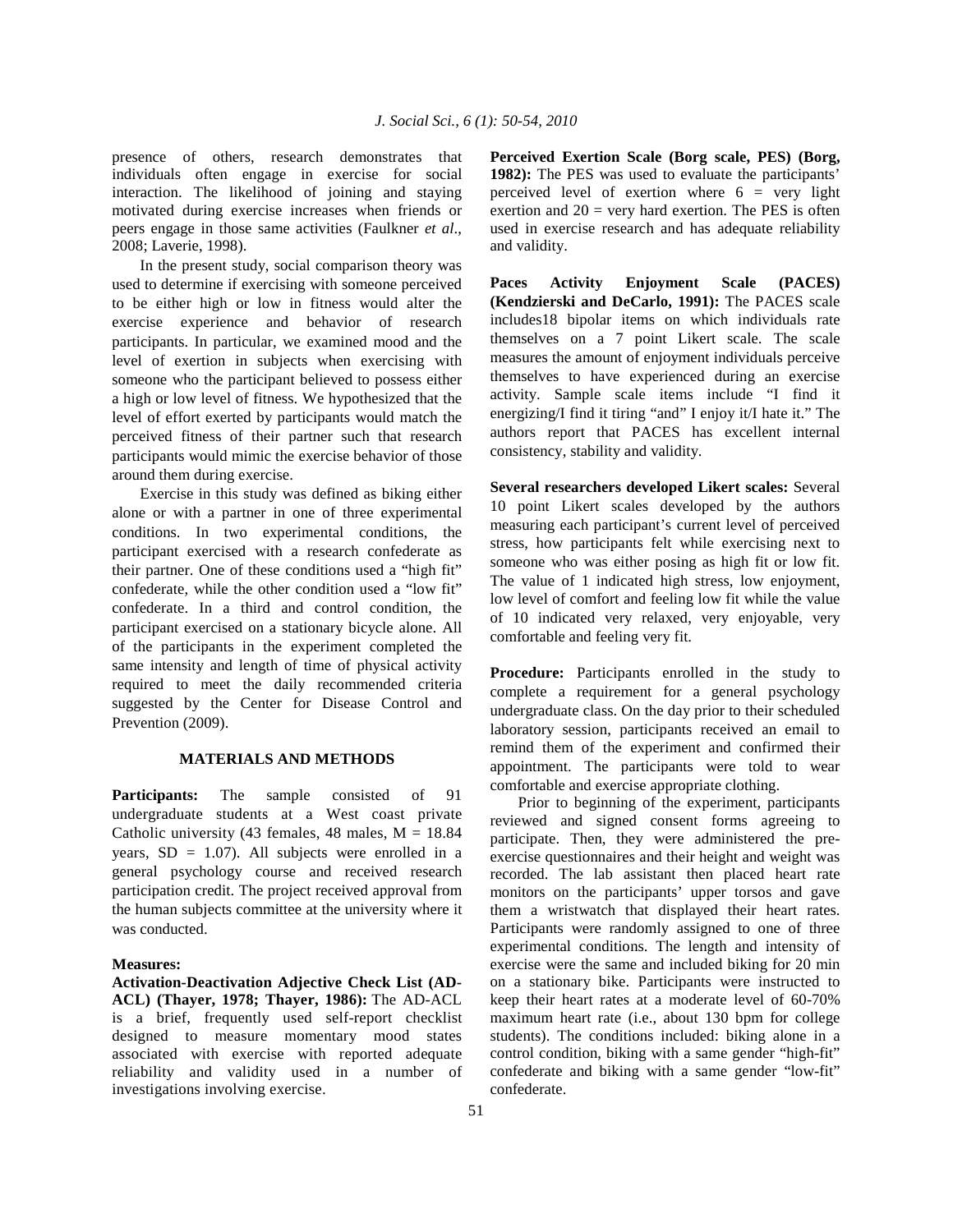For the purposes of this experiment we operationally defined "high fit" as someone who wore athletic clothing, exercised intensely and stated to the experimenter in the presence of the research subject, "I am so glad you had a fitness study, I love exercising" while mounting the bike. A "low-fit" confederate wore non-athletic gear (e.g., jeans, slippers), barely exerted themselves and stated to the experimenter in the presence of the research subject, "I don't know why I signed up for this experiment, I hate exercising" while mounting the bike.

 In all conditions, confederates entered the room after the participant had arrived and asked if they were in the right place for the fitness study. This was done to minimize suspicions that confederates were research assistants.

 After exercising, the participant and the confederate were asked to rate their perceived level of exertion according to the PES/Borg Scale (Borg, 1982). After completing the experiment, the experimenter debriefed the participants and informed them about the purpose of the study. The confederates' identity was revealed (i.e., that they were part of the experiment) and participants were asked not to discuss the experiment with others to avoid future possible participants from learning about the purpose of the study. The participants were thanked for their time and provided with course credit.

#### **RESULTS**

 A 2×3 Analysis Of Variance (ANOVA) was used to analyze the data. The only exception was for the measure of mood post-exercise scores where a 2×3 Analysis Of Covariance (ANCOVA) was used with pre laboratory exercise mood scores used as covariates.

 The manipulation check was successful in that participants who exercised with high fit confederates perceived them as high fit while participants who exercised with low fit confederates perceived them as low fit. Participants ranked confederates on a 10-point scale where 10 was defined as being high fit and 1 was defined as being low fit. The average rating for high fit confederate was  $7.8$  (SD = 1.2) while the average rating of low fit confederates were 5.2  $(SD = 1.3; F(2, 63) = 24.04, p<0.001)$ .

 Pulse rate and exertion results indicated that participants in the high fit group had higher pulse rates and worked harder than participants in the low fit and control groups  $(F(2, 90) = 9.05, p < 0.001)$ . For example, females who exercised with high fit confederates had an average pulse rate of 133 beats min<sup>-1</sup> (bpm)  $(SD = 24.35)$ while females who exercised with low fit confederates

had an average pulse rate of 119 bpm  $(SD = 13.54)$ . Males who exercised with a high fit confederate had an average pulse rate of 124 bpm  $(SD = 18.39)$  while males who exercised with a low fit confederate had an average pulse rate of 99 bmp  $(SD = 8.46)$ . Additionally, females in experimental groups worked harder and had higher pulse rates than males, yielding a significant gender interaction  $(F(1, 90) = 20.38, p < 0.001)$ .

 Participants in experimental groups felt they exerted themselves more than participants in control groups  $(F(2, 91) = 3.42, p<0.05)$  and females ranked their exertion levels higher than males  $(F (1, 91) = 4.38$ ,  $p < 0.05$ ).

 A non significant trend demonstrated that participants in the high fit conditions were the least calm while those in the control group were the most calm  $(F(2, 91) = 2.87, p = 0.063)$ . Females in the high fitness condition were the most uncomfortable and the least calm (F(2, 91) = 3.90, p<0.05).

 Interestingly, participants in the control group enjoyed the exercise activity the most  $(F(2, 93) =$  $p<0.05$ ) and reported being the most relaxed (F(2, 93) =  $p < 0.05$ ).

 Surprisingly, there were no significant main effects or interactions for the measures of mood, tiredness, tension and energy with all p's>0.05.

#### **DISCUSSION**

 Social comparison theory has been applied to a variety of research areas such as perceived physical appearance, wealth, success and failure (Buunk and Gibbons, 1997). The goal of this study was to examine how social comparisons might impact an individual's level of exertion and mood during an exercise routine with a perceived high fit or low fit exercise partner. The results were consistent with social comparison theory predictions when applied to exercise outcome such that participants gravitate towards the exercise behaviors of those around them. Even when all participants, regardless of experimental conditions, were instructed to exercise at a moderate level and keep their pulse rates within a particular range, they mimic the exercise behavior of their exercise partner. Additionally, individuals who exercised alone reported feeling calmer and more relaxed in comparison to individuals who exercised with a partner.

 Implications of this research might suggest that individuals attempting to exercise more intensely could benefit by exercising next to someone they perceive to be high fit. However, high fit individuals would likely not receive those same benefits when working next to someone lower in fitness. A less fit individual might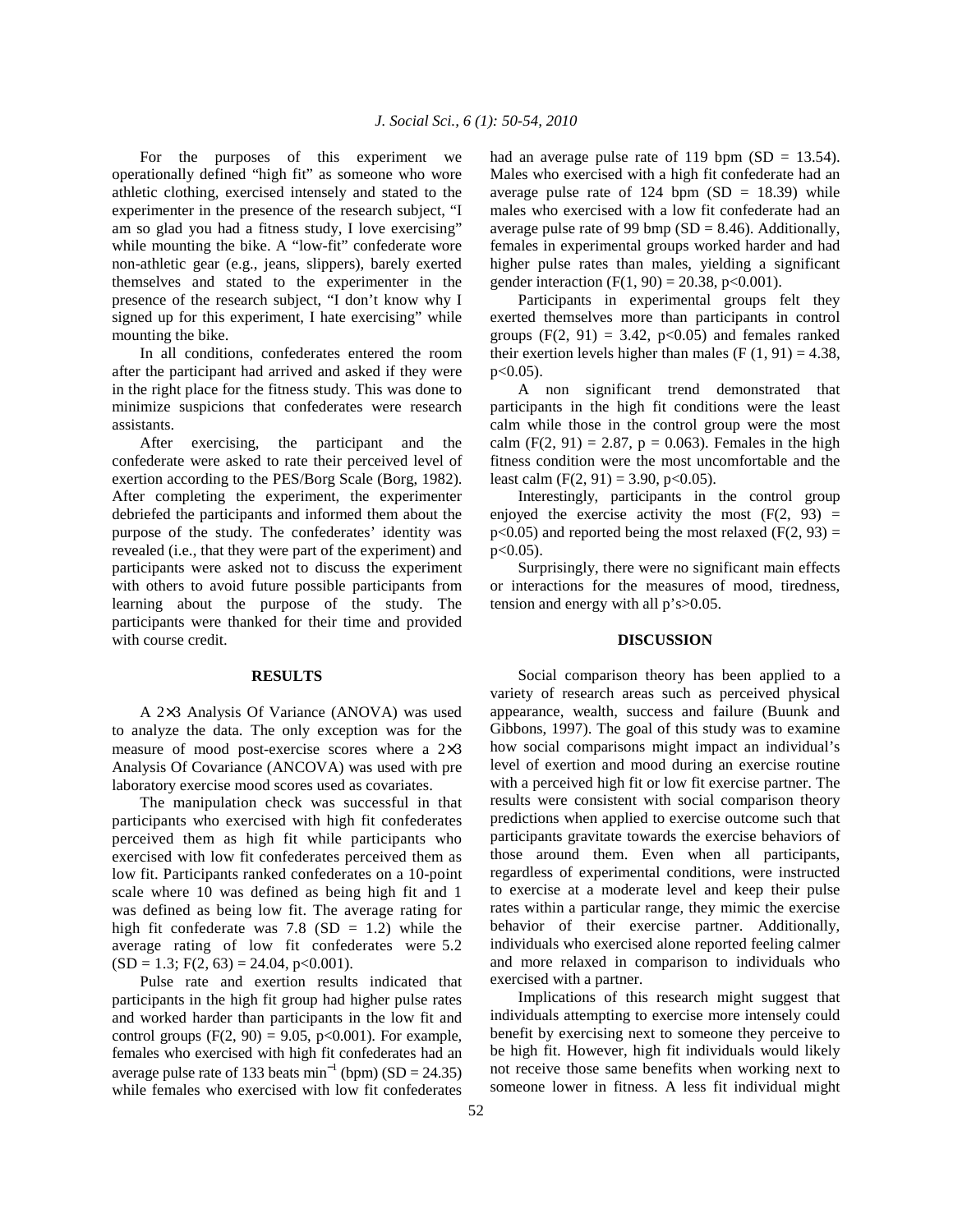influence a higher fit individual to exert themselves less. Thus, a high fit individual might benefit more from either exercising alone or exercising with another high fit individual. Exercising with someone more fit than oneself could promote a higher intensity workout (Daley and Huffen, 2005). However, exercising alone may prove to be more beneficial than exercising with either a high or low fit individual when trying to secure a relaxing exercise experience.

 Results from the current study must be considered cautiously. The sample consisted of a generally homogeneous population of generally high fit and healthy undergraduate students at a private university. Furthermore, the sample size was small  $(n = 91)$  and the findings may have occurred due to unknown factors. The lab setting of this experiment may not generalize to the real world such as a fitness club or exercise gym experience. Health clubs often have a variety of fitness levels represented, have music, mirrors and other types of cues that differ from a university laboratory setting. Curiously, no group differences were found while measuring mood. One might expect that mood would be impacted by the experience but results showed that it was not in this study. Finally, in examining our manipulation check regarding the difference in perceived fitness level of the confederate subjects, the findings were modest suggesting that perhaps participants experienced the high fit participant as high fit but the low fit participant as being moderately fit.

#### **CONCLUSION**

 Future research should further investigate the effects of social comparison theory on exercise behaviors. It would be useful to use a heterogeneous sample with individuals ranging in fitness levels. It would also be useful to repeat this study in a more real world setting, such as an exercise gym or health club.

#### **REFERENCES**

- Blair, S.N., H.W. Kohl, R.S. Paffenbarger, D.G. Clarkand and K.H. Cooper *et al*., 1989. Physical fitness and all-cause mortality. A prospective study of healthy men and women. J. Am. Med. Assoc., 262: 2394-2401. DOI:10.1001/JAMA.262.17.2395
- Borg, G.V., 1982. Perceived exertion scale. Med. Sci. Sports Exerc., 14: 377-381. PMID: 7154893
- Brukner, P.D. and W.J. Brown, 2005. Is exercise good for you? Med. J. Aust., 183: 538-541. PMID: 16296971
- Bryan, A., K.E. Hutchison, D.R. Seals and D.L. Allen, 2007. A transdisciplinary model integrating genetic, physiological and psychological correlates of voluntary exercise. Health Psychol., 26: 30-39. DOI: 10.1037/0278-6133.26.1.30
- Buunk, B.P. and F.X. Gibbons, 1997. Health, Coping and Well-Being: Perspectives from Social Comparison Theory. Lawrence Erlbaum Associates, New Jersey. ISBN: 0805818588.
- Byers, T., M. Nestle, A. Mctiernan, C. Doyke and A. Currrie-Williams *et al*., 2002. American cancer society guidelines on nutrition and physical activity for cancer prevention: Reducing the risk of cancer with healthy food choices and physical activity. CA: Cancer J. Clin., 52: 92-119. DOI: 10.3322/CANJCLIN.52.2.92
- Center for Disease Control and Prevention 2006. Physical Activity for Everyone: Recommendations: How active do adults need to be to gain some benefit?

http://www.cdc.gov/nccdphp/dnpaphysical/recom mendations/adults.htm

Center for Disease Control and Prevention, 2009. Physical activity for everyone: Recommendations: How active do adults need to be to gain some benefit? http://www.cdc.gov/nccdphp/dnpaphysical/recom

mendations/adults.htm

- Corning, A.F., A.J. Krumm, J. Angela and L.A. Smitham, 2006. Differential social comparison processes in women with and without eating disorder symptoms. J. Couns. Psychol., 53: 338-349. DOI:10.1037/0022-0167.53.3.338
- Daley, A.J. and C. Huffen, 2005. The effects of low and moderate intensity exercise on subjective experiences in a naturalistic health and fitness club setting. J. Health Psychol., 8: 685-691. DOI: 10.1177/13591053030086003
- Faulkner, J., G. Parfitt and R. Eston, 2008. The rating of perceived exertion during competitive running scales with time. Psychophysiology, 45: 977-985. DOI: 10.1111/J.1469-8986.2008.00712.X
- Festinger, L., 1954. A theory of social comparison processes. Hum. Relat., 7: 117-140. DOI: 10.1177/001872675400700202
- Ginis, K.A., S.M. Burke and L. Gauvin, 2006. Exercising with others exacerbates the negative effects of mirrored environments on sedentary women's feeling states. Psychol. Health, 22: 945-962. DOI: 10.1080/14768320601070571
- Kendzierski, D. and K.J. DeCarlo, 1991. Physical activity enjoyment scale: Two validation studies. J. Sport Exerc. Psychol., 13: 60-64.